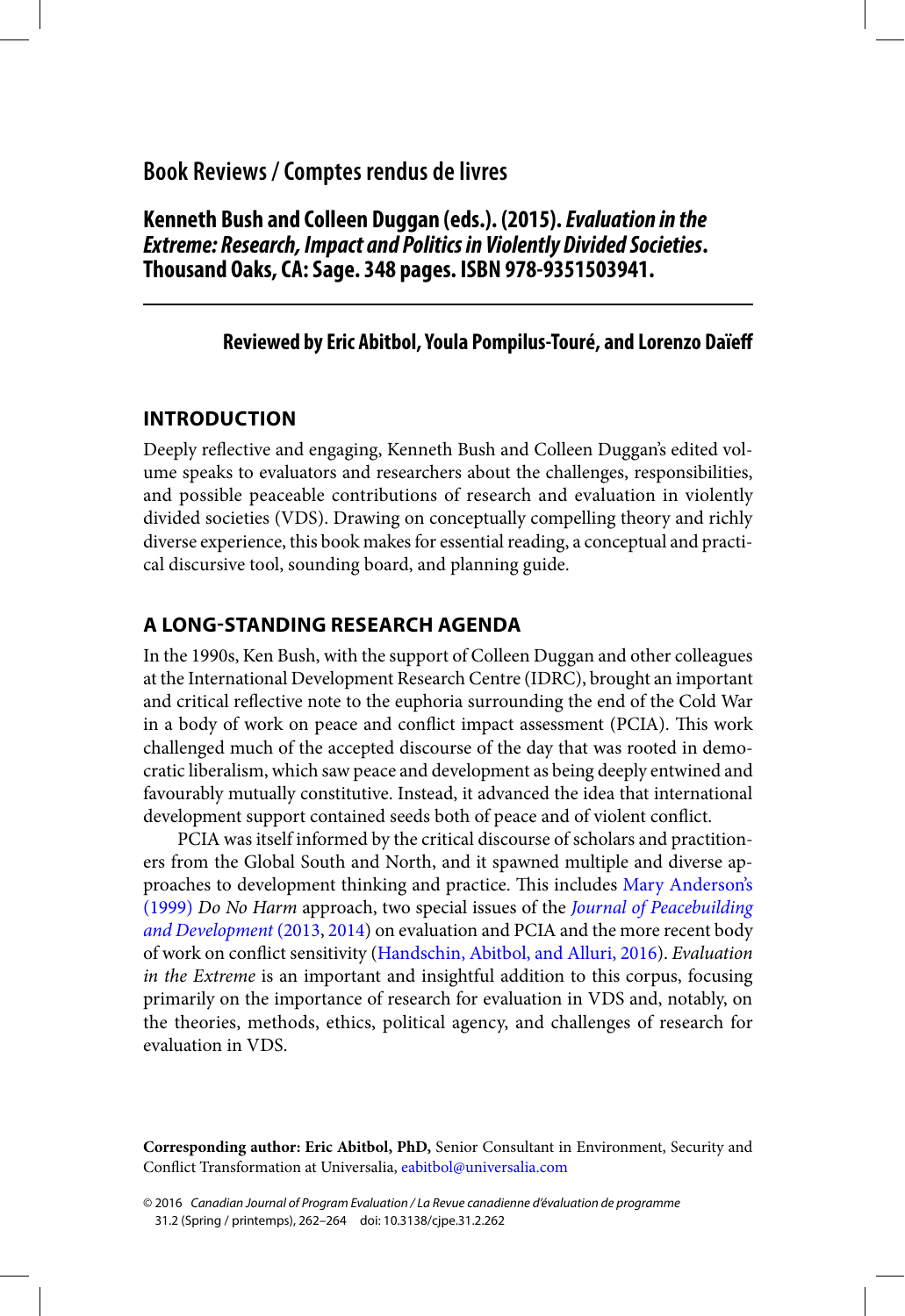#### **INFORMING INTERVENTIONS IN VDS**

The point of departure for Bush and Duggan's edited volume is the argument that inadequate attention is paid to "the impacts of research on the dynamics of conflict, or peace"  $(p, 4)$ . Good research, they argue, is key to informed interventions in VDS, where outcomes are (or should be) gauged in terms of peaceableness and conflictuality. Further, given that researchers and evaluators themselves are actors in VDS, their work is situated within the conflict context, with ethical, methodological, political, and logistical implications.

Informing reflections on these matters, Bush and Duggan draw on a diverse group of scholars, evaluators, funders, and practitioners from the Global South and North in the composition of 11 thoughtful, highly informed, and well-paced chapters on "how individuals and institutions appropriate (or misappropriate) research, and apply (or misapply) it, for the purposes of influencing policy and practice" (p. 5). Their agenda, if it is fair to describe one, may be understood as encouraging a greater rapprochement between the fields of policy/practice research and evaluation in the interest of more peaceably informed, critically situated, and reflexive interventions.

The volume opens with McDermott and colleagues' excellent review of the myriad debates and cross-cutting themes in the evaluation of research in VDS. These include the purpose of evaluation, the role of the evaluator, theories and methods, stakeholder participation, and the nature of evidence. This literature review provides an anchor for the rest of the chapters and would be of benefit to most, if not all, evaluators.

The book then considers the ethical dilemmas facing researchers and evaluators, particularly in VDS. Whitty, for instance, describes how the political economy of "desired outcomes" (p. 106) powerfully tugs on the researcher/evaluator toward making certain methodological, logistical, financial, and discursive choices, in tension with "the need for independence; and the overriding requirements of quality and expertise" (pp. 111–112).

 Jayawickrama and Strecker discuss the importance of taking into consideration tensions between the diverse ethical frameworks, norms, and priorities in researcher/evaluator home countries, in VDS, in universities, and in the private sector. They recommend researcher/evaluator self-awareness, reflectivity, cultural humility, and a responsive sensitivity to context. Knox, finally, points to the fact that researchers/evaluators are politically situated, bringing their own values and biases to their work. As he states, "[t]his is particularly important because of the evaluator's role in interrogating the theory of change in most evaluations" (p. 184).

 Extensive debates are underway regarding the implications of research on policy-making and practice, given the contemporary prevalence of results-based management. Mindful of the importance of context, drawing on his case study of HIV/AIDS research in South Africa, Kelly points to the fact that "evidenceto-policy" cultures are generally absent in VDS and would have to be carefully constructed (a point also made by Hay in a later chapter). He further argues that the research process is likely equally, if not more, important than its findings: "The